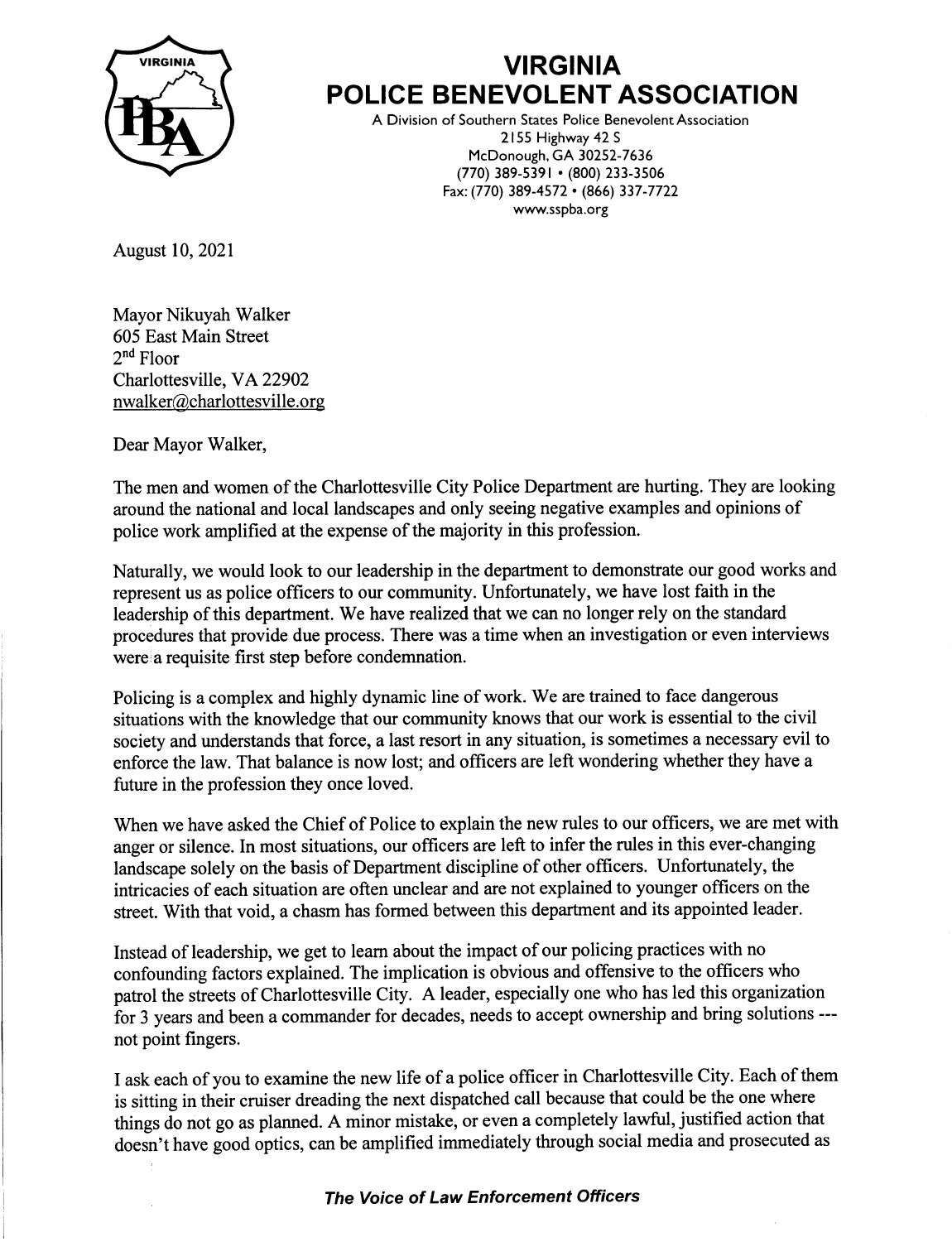Mayor Walker Page 2

a criminal offense with the backing of a Police Chief who will not wait for context through an investigation. Police work is not a neat and tidy job. There are always rough edges.

Please be thankful that these are not the consequences for you or your family the next time that you make a mistake or misjudge a situation at work.

There is a movement in this country, and now, indeed, this city to reform our police policies, procedures, and tactics. If that is the resolve of the people of Charlottesville City, then it is their right to get the police department that they want. However, I would caution that cultural change requires leadership that is contingent on the relationship of the Chief to the department personnel. They must be willing to follow. That relationship is gone.

The Virginia Police Benevolent Association surveyed its Charlottesville City members regarding their current feeling of job security and satisfaction. Below, I present those results to you. Please note, 65 people completed the survey.

As we move forward through the process of reviewing our practices in line with our community's expectations, I ask that you question whether you have the right Chief of Police to deliver this departrnent through its current crisis and to repair the damage that has been caused.

If you can find time on your schedules, I would like to schedule meetings to discuss this crisis and how it is affecting the CPD. From the officer's perspective, we can offer the true situation that is unfolding at the street level. Please let me know if you have availability to speak with us.

Very Respectfully,

Mirhal W. Well

Michael Wells President, Central Virginia Chapter mwells@sspba.org  $(540)$  241-1590

MW:clr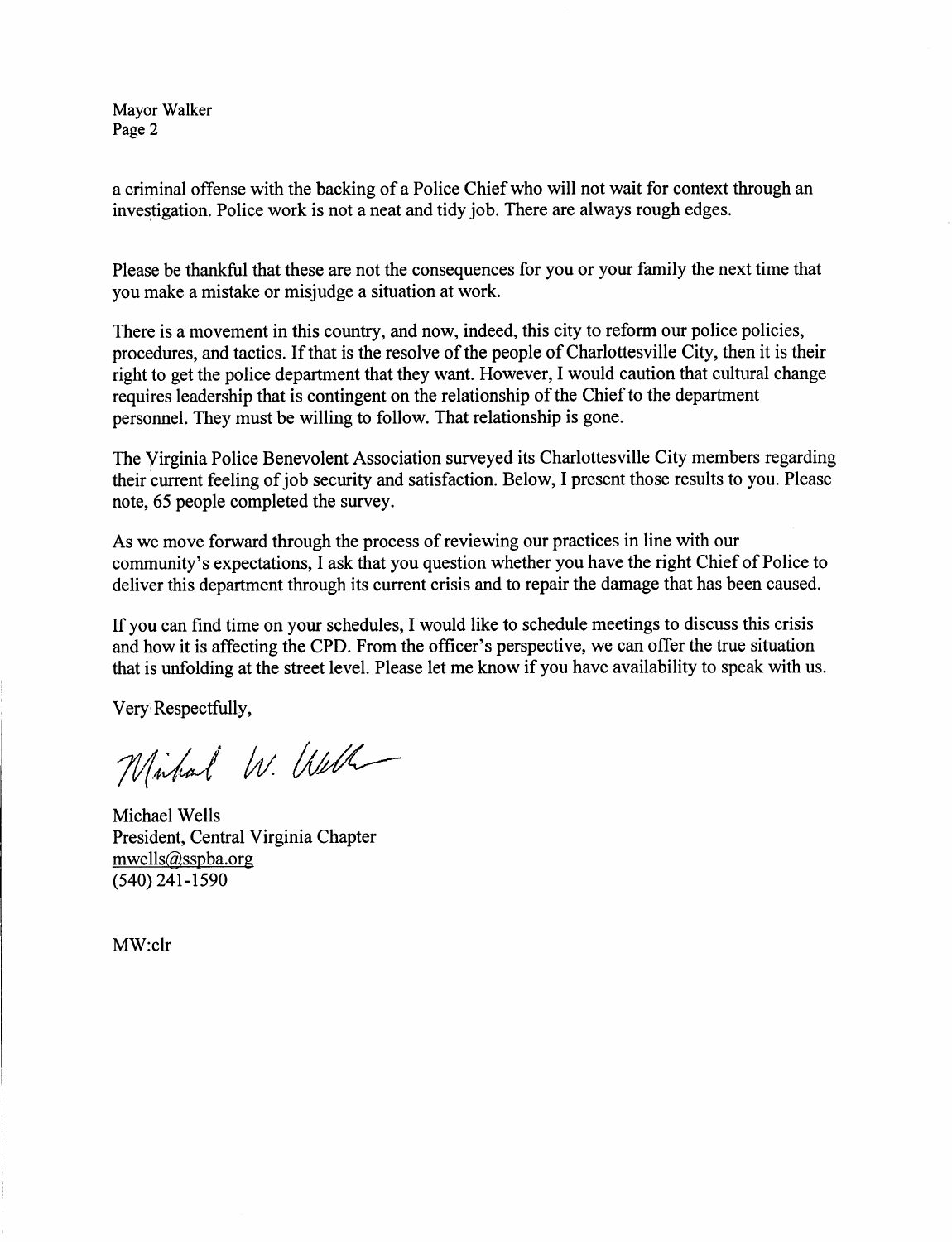'?lease answer the following questions as honestly as possible. The term "Command Staff' refers to the Chief of Police, Major, and Captains. The term "PCRB" refers to the Police Civilian Review Board."

## Survey Results:

Question 1: Considering the current national concern about increasing crime and the scrutiny of policing policies and procedures, do you feel the current Chief of Police has the ability to lead the CPD into this new era?

Yes: 9.6%, No: 69.4%, Undecided: 21%

Question 2: If you are accused of violating policy, do you believe you will receive a fair administative process?

Yes: 8.0%, No: 82.3%, Undecided: 9.7%

Question 3: Do you believe a well-run PCRB, working in concert with intemal affairs, would improve the current administrative process?

Yes: 11.3%, No: 71%, Undecided: 17.7%

Question 4: Is a strong PCRB with binding discipline, independent investigative authority, and subpoena power a good altemative to the current administrative process?

Yes: 4.8%, No: 83.9%, Undecided: 11.3%

Question 5: Do you believe your actions during an arrest will be honestly reviewed by the current

Command Staff?

Yes: 24.2%, No: 54.8% Undecided: 21%

Question 6: Has the current political climate in the city caused you to reduce your normal policing activities (traffic stops, arrests, community policing, etc.) for fear of being targeted by community groups?

Yes: 90.2%, No: 4.9%, Undecided: 4.9%

Question 7: Have the actions of the Command Staff caused you to reduce your normal policing activities (traffic stops, arrests, community policing, etc.) for fear of being unfairly targeted by CPD leadership?

Yes: 82.3%, No: 9.7%, Undecided: 8.1%

Question 8: Do you believe the Command Staff are strong leaders and have the best interests of officers in mind?

Yes: 8.1%, No: 77.4%, Undecided: 14.5%